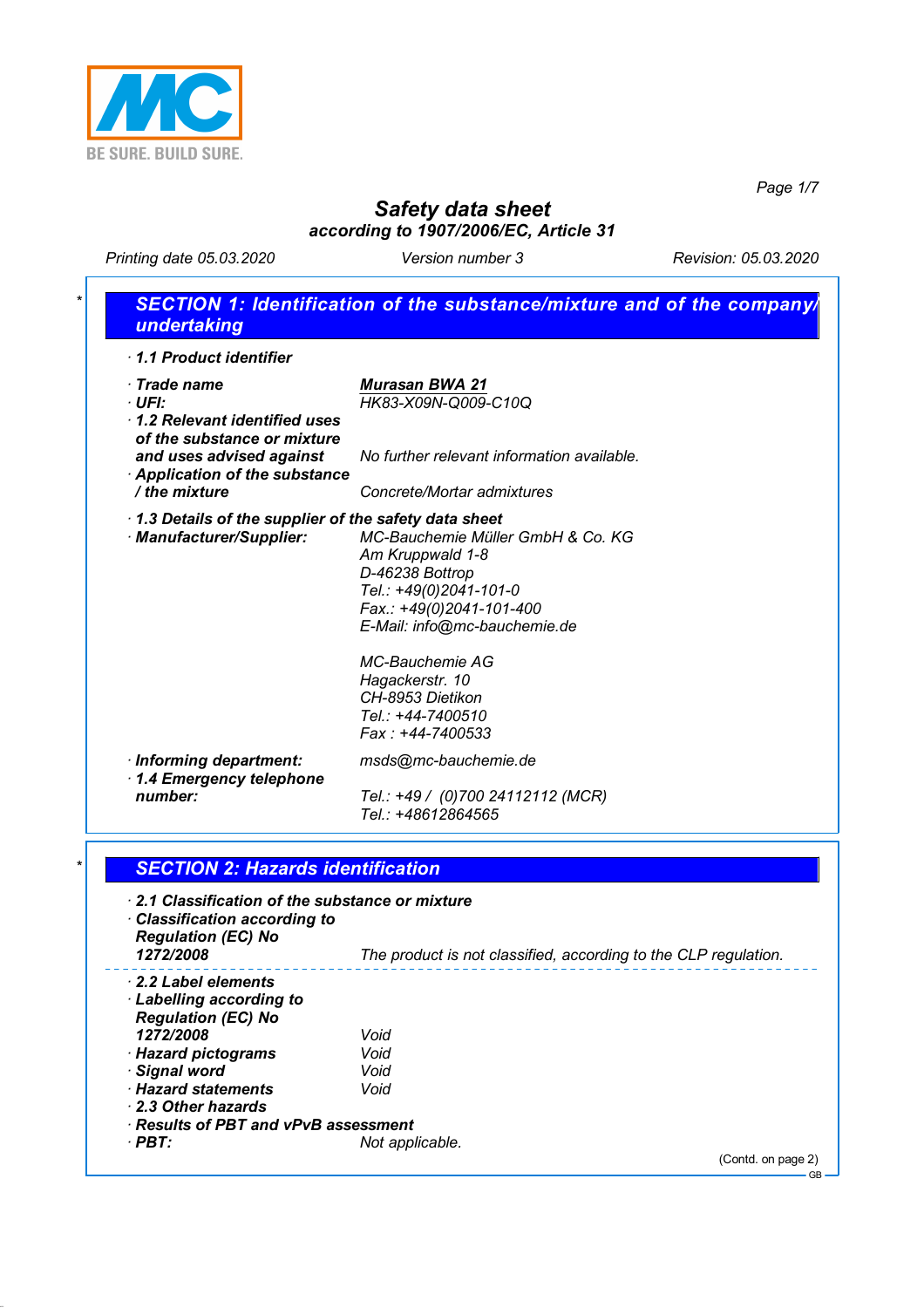

*Page 2/7*

# *Safety data sheet according to 1907/2006/EC, Article 31*

*Printing date 05.03.2020 Version number 3 Revision: 05.03.2020*

#### *Trade name Murasan BWA 21*

*· vPvB: Not applicable.* 

(Contd. of page 1)

### *SECTION 3: Composition/information on ingredients*

*· 3.2 Chemical characterisation: Mixtures*

*· Description: Mixture of the substances listed below with harmless additions. · Dangerous components: Void* For the wording of the listed hazard phrases refer to section 16.

### *SECTION 4: First aid measures*

| 4.1 Description of first aid measures |                                                                         |
|---------------------------------------|-------------------------------------------------------------------------|
| <b>General information</b>            | No special measures required.                                           |
| After inhalation                      | Supply fresh air; consult doctor in case of symptoms.                   |
| After skin contact                    | The product is not skin irritating.                                     |
| After eye contact                     | Rinse opened eye for several minutes under running water.               |
| After swallowing                      | In case of persistent symptoms consult doctor.                          |
| 4.2 Most important                    |                                                                         |
| symptoms and effects, both            |                                                                         |
| acute and delayed                     | No further relevant information available.                              |
| $\cdot$ 4.3 Indication of any         |                                                                         |
| <i>immediate medical attention</i>    |                                                                         |
|                                       | and special treatment needed No further relevant information available. |

#### *SECTION 5: Firefighting measures*

*· 5.1 Extinguishing media · Suitable extinguishing*

*agents CO2, extinguishing powder or water jet. Fight larger fires with water jet or alcohol-resistant foam.*

- *· 5.2 Special hazards arising from the substance or mixture No further relevant information available.*
- *· 5.3 Advice for firefighters*

*· Protective equipment: No special measures required.*

### *SECTION 6: Accidental release measures*

*· 6.1 Personal precautions, protective equipment and emergency procedures Not required.*

(Contd. on page 3)

GB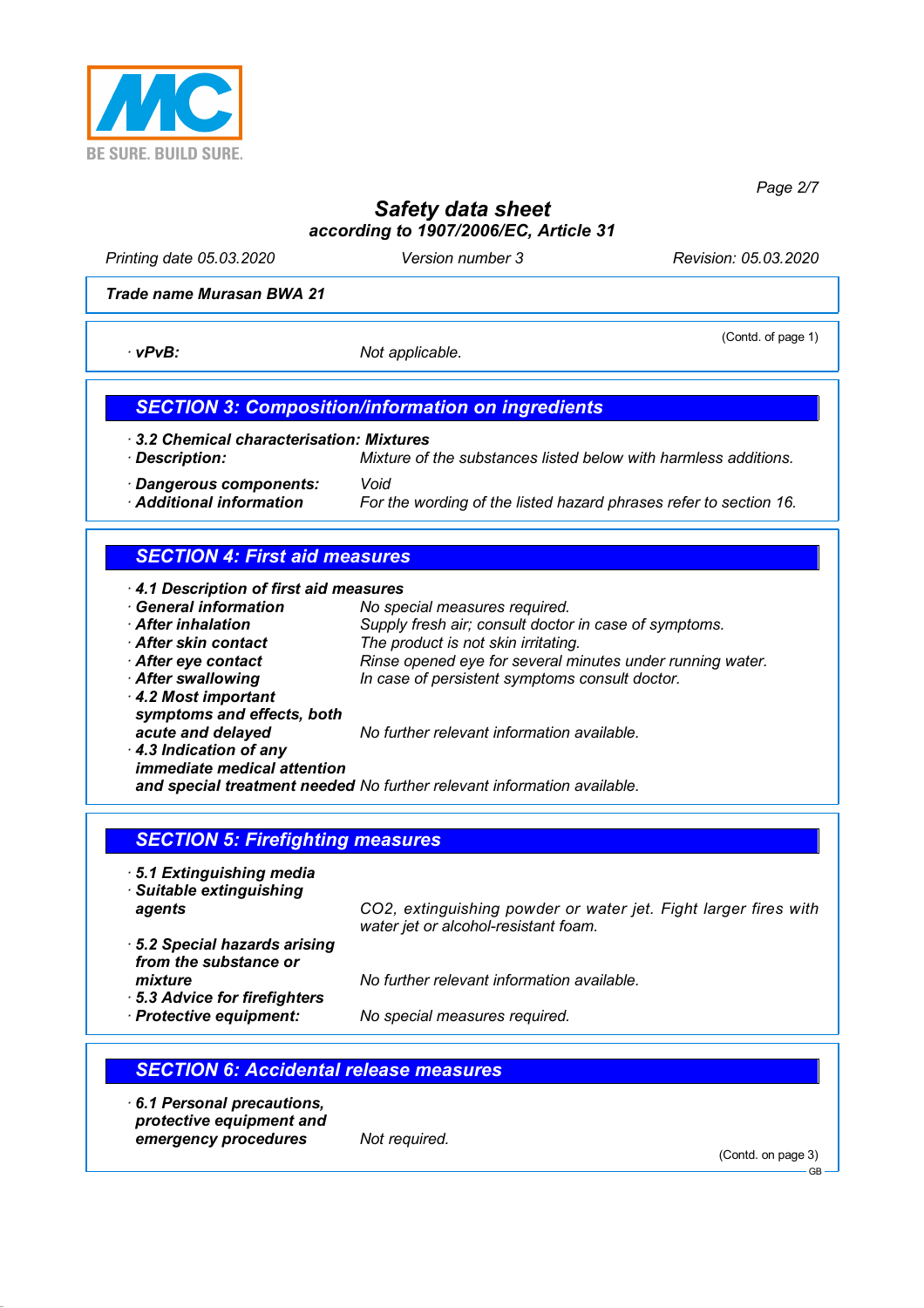

*Page 3/7*

# *Safety data sheet according to 1907/2006/EC, Article 31*

*Printing date 05.03.2020 Version number 3 Revision: 05.03.2020*

*Trade name Murasan BWA 21*

| 6.2 Environmental                                        | (Contd. of page 2)                                                                                  |
|----------------------------------------------------------|-----------------------------------------------------------------------------------------------------|
| precautions:                                             | No special measures required.                                                                       |
| 6.3 Methods and material for<br>containment and cleaning |                                                                                                     |
| up:                                                      | Absorb with liquid-binding material (sand, diatomite, acid binders,<br>universal binders, sawdust). |
| $\cdot$ 6.4 Reference to other<br><b>sections</b>        | No dangerous materials are released.                                                                |

## *SECTION 7: Handling and storage*

| 7.1 Precautions for safe                                    |                                                                  |
|-------------------------------------------------------------|------------------------------------------------------------------|
| handling                                                    | No special measures required.                                    |
| · Information about protection                              |                                                                  |
| against explosions and fires: No special measures required. |                                                                  |
| $.$ Ctarage                                                 | 7.2 Conditions for safe storage, including any incompatibilities |

- *· Storage*
- *· Requirements to be met by storerooms and containers: No special requirements. · Information about storage in one common storage facility: Not required. · Further information about*
- *storage conditions: None.*
- 

*· Storage class 10 · 7.3 Specific end use(s) No further relevant information available.*

| $\star$ | <u> SECTION 8: Exposure controls/personal protection </u> |  |  |
|---------|-----------------------------------------------------------|--|--|
|         |                                                           |  |  |

| Additional information about<br>design of technical systems: No further data; see item 7. |                                                                                                                                       |
|-------------------------------------------------------------------------------------------|---------------------------------------------------------------------------------------------------------------------------------------|
| 8.1 Control parameters<br><b>Components with critical</b><br>values that require          |                                                                                                                                       |
| monitoring at the workplace:                                                              | The product does not contain any relevant quantities of materials<br>with critical values that have to be monitored at the workplace. |
| Additional information:                                                                   | The lists that were valid during the compilation were used as<br>basis.                                                               |
| 8.2 Exposure controls<br>· Personal protective equipment<br>· General protective and      |                                                                                                                                       |
| hygienic measures                                                                         | The usual precautionary measures should be adhered to in<br>handling the chemicals.                                                   |
| · Breathing equipment:                                                                    | Not required.                                                                                                                         |
| · Protection of hands:                                                                    | Not required.<br>$(C_{\text{onld}} \cap \text{base } A)$                                                                              |
|                                                                                           |                                                                                                                                       |

(Contd. on page

GB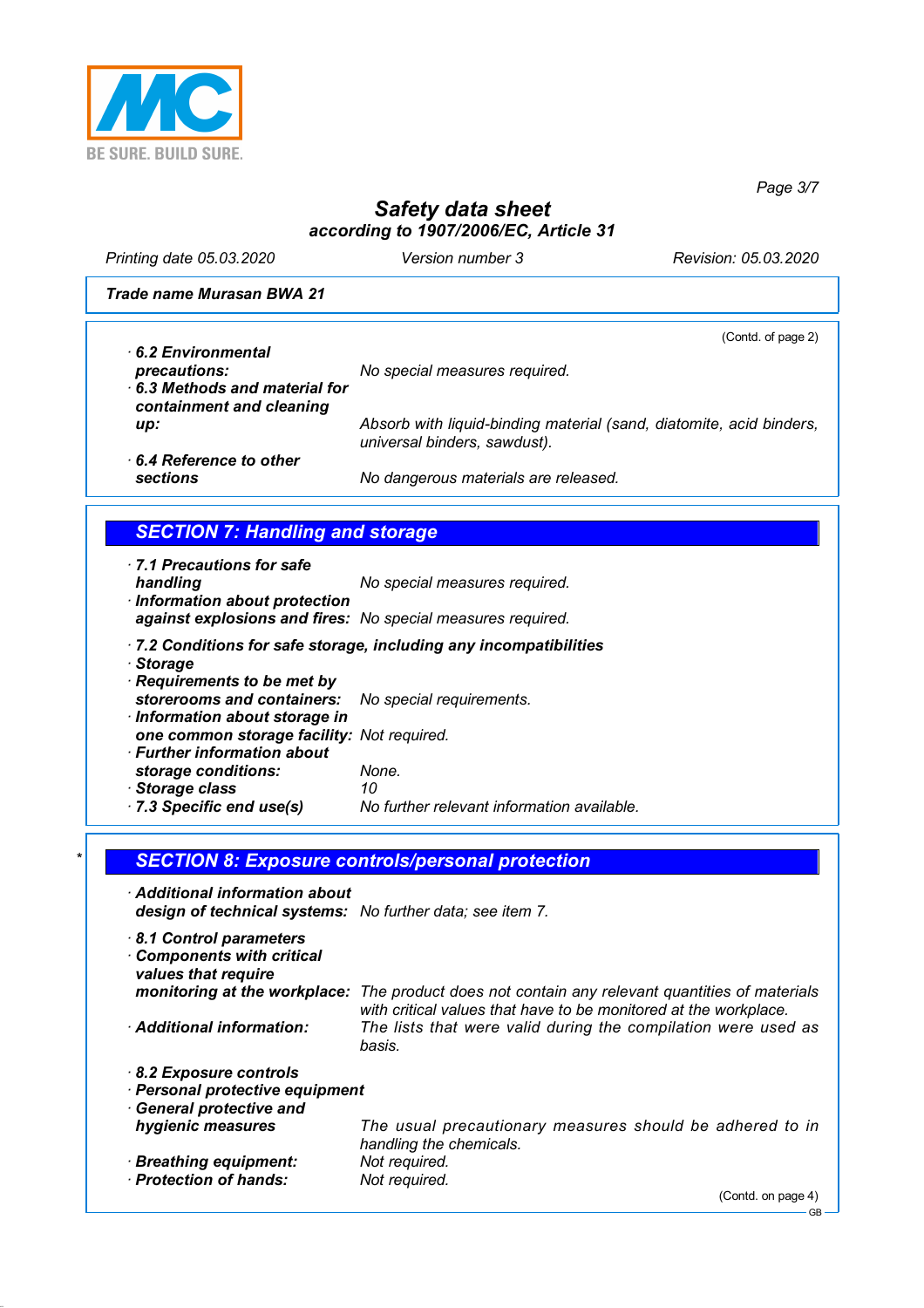

*Page 4/7*

# *Safety data sheet according to 1907/2006/EC, Article 31*

*Printing date 05.03.2020 Version number 3 Revision: 05.03.2020*

(Contd. of page 3)

*Trade name Murasan BWA 21*

- *· Material of gloves*
- *· Penetration time of glove*
- 
- material **Figure 2 material**<br> **Eye protection:** Safety glasses  $\cdot$  *Eye protection:*

## *SECTION 9: Physical and chemical properties*

| 9.1 Information on basic physical and chemical properties<br>· General Information |                                            |
|------------------------------------------------------------------------------------|--------------------------------------------|
| Appearance:                                                                        |                                            |
| Form:                                                                              | Fluid                                      |
| Colour:                                                                            | Whitish                                    |
| $\cdot$ Smell:                                                                     | Characteristic                             |
| Change in condition                                                                |                                            |
| <b>Melting point/freezing point:</b>                                               | Not determined                             |
| Initial boiling point and boiling range: 100 °C                                    |                                            |
| · Flash point:                                                                     | Not applicable                             |
| · Self-inflammability:                                                             | Product is not selfigniting.               |
| · Explosive properties:                                                            | Product is not explosive.                  |
| Steam pressure at 20 °C:                                                           | 23 hPa                                     |
| ⋅ Density at 20 °C                                                                 | 1 $g/cm3$                                  |
| · Solubility in / Miscibility with                                                 |                                            |
| Water:                                                                             | Not miscible or difficult to mix           |
| · Viscosity:                                                                       |                                            |
| kinematic at 20 °C:                                                                | 15 s (DIN 53211/4)                         |
| ⋅ 9.2 Other information                                                            | No further relevant information available. |
|                                                                                    |                                            |

## *\* SECTION 10: Stability and reactivity*

| $\cdot$ 10.1 Reactivity<br>10.2 Chemical stability<br>· Thermal decomposition / | No further relevant information available.                                      |
|---------------------------------------------------------------------------------|---------------------------------------------------------------------------------|
| conditions to be avoided:<br>10.3 Possibility of hazardous                      | No decomposition if used according to specifications.                           |
| reactions                                                                       | No dangerous reactions known                                                    |
| 10.4 Conditions to avoid                                                        | No further relevant information available.                                      |
|                                                                                 | $\cdot$ 10.5 Incompatible materials: No further relevant information available. |
|                                                                                 | (Contd. on page 5)                                                              |
|                                                                                 | <b>GB</b>                                                                       |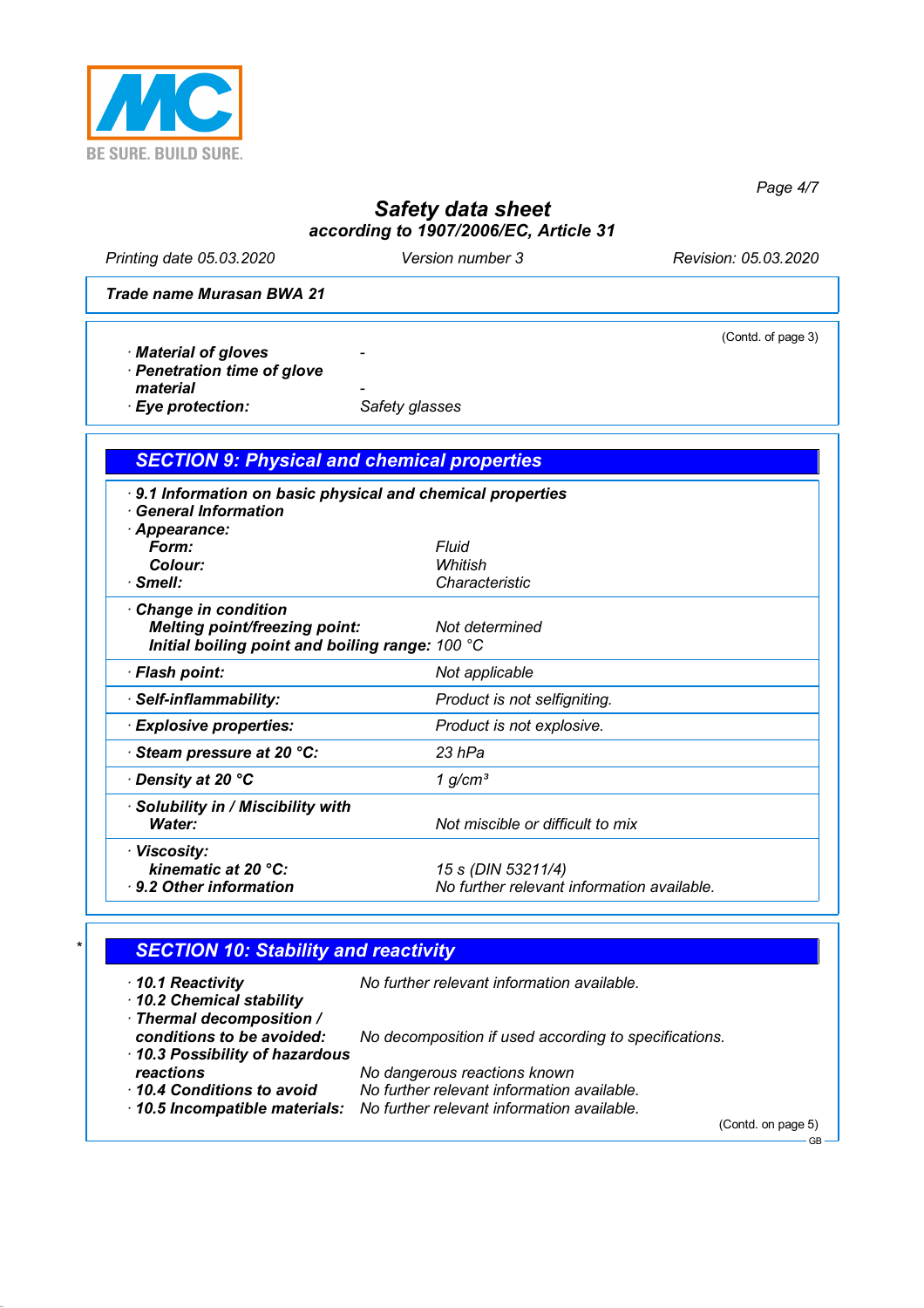

*Page 5/7*

## *Safety data sheet according to 1907/2006/EC, Article 31*

*Printing date 05.03.2020 Version number 3 Revision: 05.03.2020*

(Contd. of page 4)

#### *Trade name Murasan BWA 21*

*· 10.6 Hazardous*

*decomposition products: No dangerous decomposition products known*

#### *\* SECTION 11: Toxicological information*

- *· 11.1 Information on toxicological effects*
- *· Acute toxicity Based on available data, the classification criteria are not met. · Primary irritant effect:*
- 
- *· Skin corrosion/irritation Based on available data, the classification criteria are not met.*
- *· Serious eye damage/irritation Based on available data, the classification criteria are not met. · Respiratory or skin sensitisation Based on available data, the classification criteria are not met. · CMR effects (carcinogenity, mutagenicity and toxicity for reproduction) · Germ cell mutagenicity Based on available data, the classification criteria are not met. · Carcinogenicity Based on available data, the classification criteria are not met. · Reproductive toxicity Based on available data, the classification criteria are not met.*
- *· STOT-single exposure Based on available data, the classification criteria are not met. · STOT-repeated exposure Based on available data, the classification criteria are not met. · Aspiration hazard Based on available data, the classification criteria are not met.*

#### *\* SECTION 12: Ecological information*

- *· 12.1 Toxicity · Aquatic toxicity: No further relevant information available. · 12.2 Persistence and degradability No further relevant information available. · 12.3 Bioaccumulative potential No further relevant information available. · 12.4 Mobility in soil No further relevant information available. · Additional ecological information: · General notes: Do not allow undiluted product or large quantities of it to reach ground water, water bodies or sewage system. · 12.5 Results of PBT and vPvB assessment · PBT: Not applicable. · vPvB: Not applicable. · 12.6 Other adverse effects No further relevant information available.*
	- *\* SECTION 13: Disposal considerations*
- *· 13.1 Waste treatment methods*
- 
- *Must not be disposed of together with household garbage. Do not allow product to reach sewage system.*
- *· European waste catalogue*

*16 00 00 WASTES NOT OTHERWISE SPECIFIED IN THE LIST*

(Contd. on page 6)

GB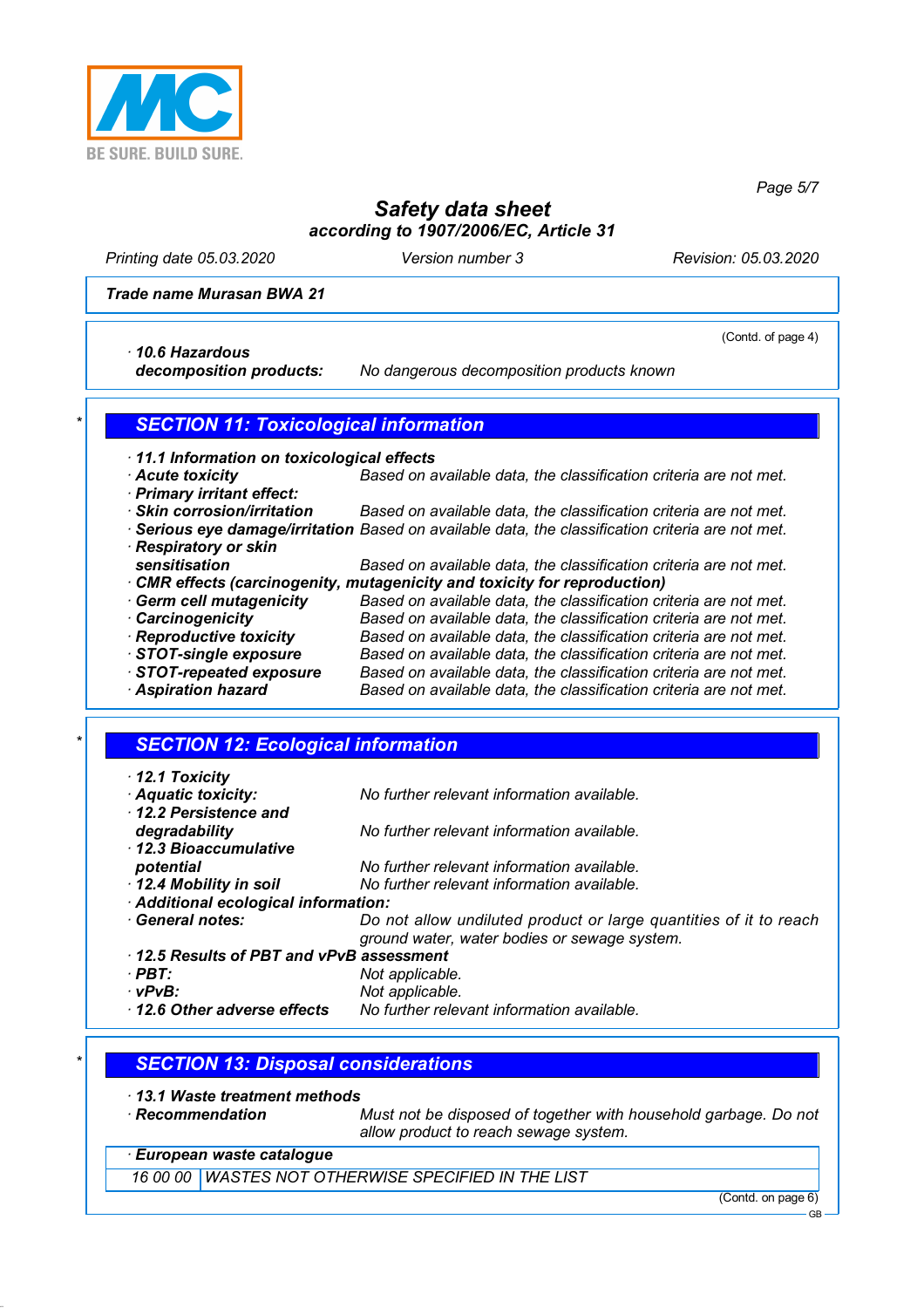

*Page 6/7*

## *Safety data sheet according to 1907/2006/EC, Article 31*

*Printing date 05.03.2020 Version number 3 Revision: 05.03.2020*

(Contd. of page 5)

#### *Trade name Murasan BWA 21*

*16 10 00 aqueous liquid wastes destined for off-site treatment*

*16 10 02 aqueous liquid wastes other than those mentioned in 16 10 01*

*· Uncleaned packagings:*

*Disposal must be made according to official regulations.* 

| 14.1 UN-Number<br>· ADR, ADN, IMDG, IATA                                   | Void                                                    |
|----------------------------------------------------------------------------|---------------------------------------------------------|
| 14.2 UN proper shipping name<br>ADR, ADN, IMDG, IATA                       | Void                                                    |
| 14.3 Transport hazard class(es)                                            |                                                         |
| · ADR, ADN, IMDG, IATA<br>· Class                                          | Void                                                    |
| 14.4 Packing group<br>· ADR, IMDG, IATA                                    | Void                                                    |
| 14.5 Environmental hazards:<br>· Marine pollutant:                         | No                                                      |
| 14.6 Special precautions for user                                          | Not applicable.                                         |
| 14.7 Transport in bulk according to Annex II<br>of Marpol and the IBC Code | Not applicable.                                         |
| · Transport/Additional information:                                        | Not dangerous according to the above<br>specifications. |
| · UN "Model Regulation":                                                   | Void                                                    |

### *\* SECTION 15: Regulatory information*

*· 15.2 Chemical safety*

*assessment: A Chemical Safety Assessment has not been carried out.*

#### *\* SECTION 16: Other information*

*These data are based on our present knowledge. However, they shall not constitute a guarantee for any specific product features and shall not establish a legally valid contractual relationship.*

*· Department issuing data*

*specification sheet: Environment protection department.*

*· Abbreviations and acronyms: RID: Règlement international concernant le transport des marchandises dangereuses par chemin de fer (Regulations Concerning the International Transport of Dangerous Goods by Rail)*

(Contd. on page 7)

GB